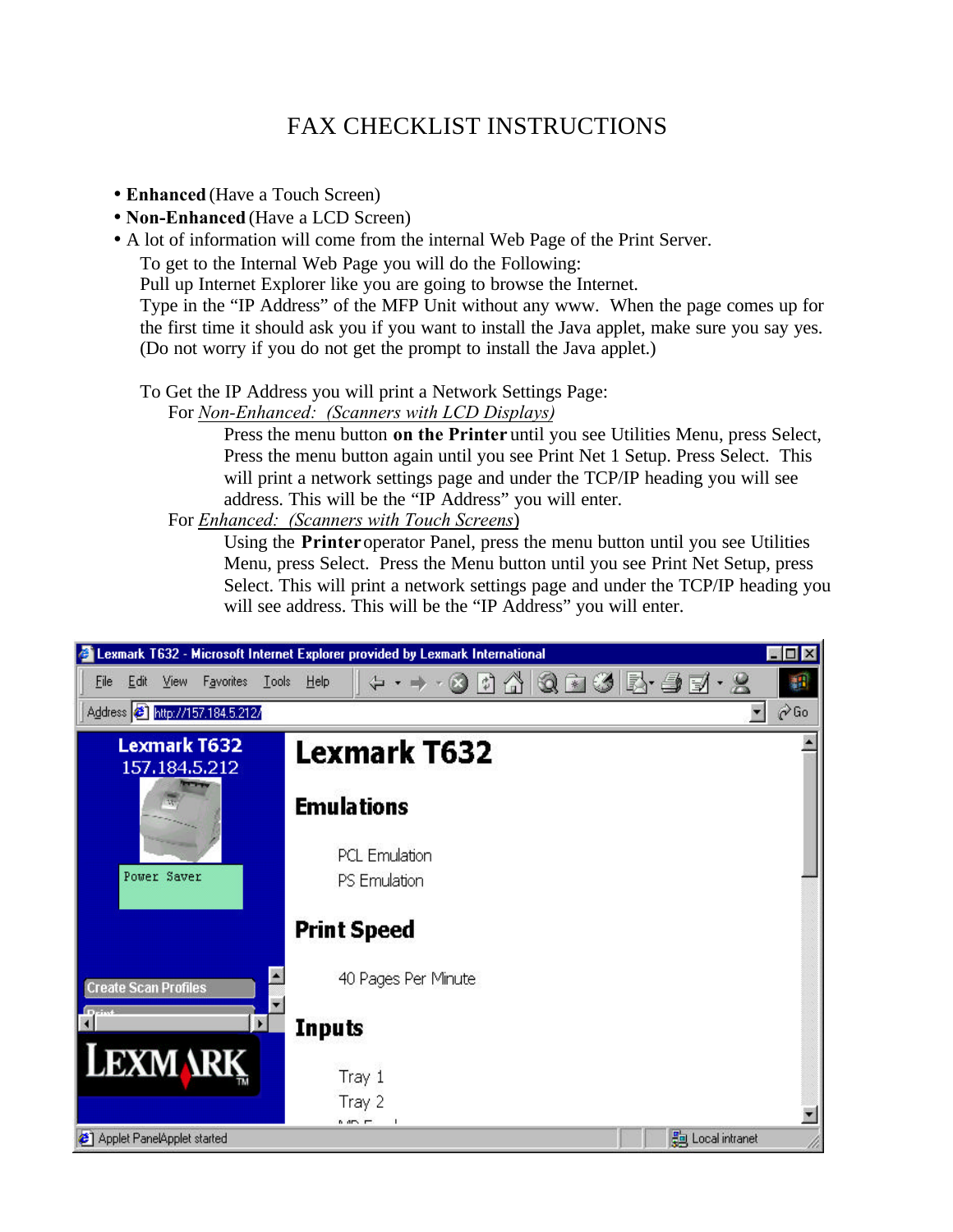## THIS CHECKLIST IS A FORM TO BE FILLED OUT ON THE COMPUTER AND EMAILED BACK TO THE PERSON REQUESTING THIS INFORMATION NOTE: THIS MUST BE COMPLETED FOR EACH INDIVIDUAL FAX FAILURE!



- 1) If you are the person filling out this checklist please list your name and title here.
- 2) You will want to describe the physical phone connection here.
- 3) In order to find out if there is noise over the line, call the fax number and listen for noise. You should hear the fax tones and nothing in-between such as static. Please make the choice that fits your phone line.
- 4) This will need to be filled out for each failure. Describe the Sending machine: whether it is Lexmark machine or not.
- 5) This will need to be filled out for each failure. Describe the Receiving machine: whether or not it is a Lexmark machine or not.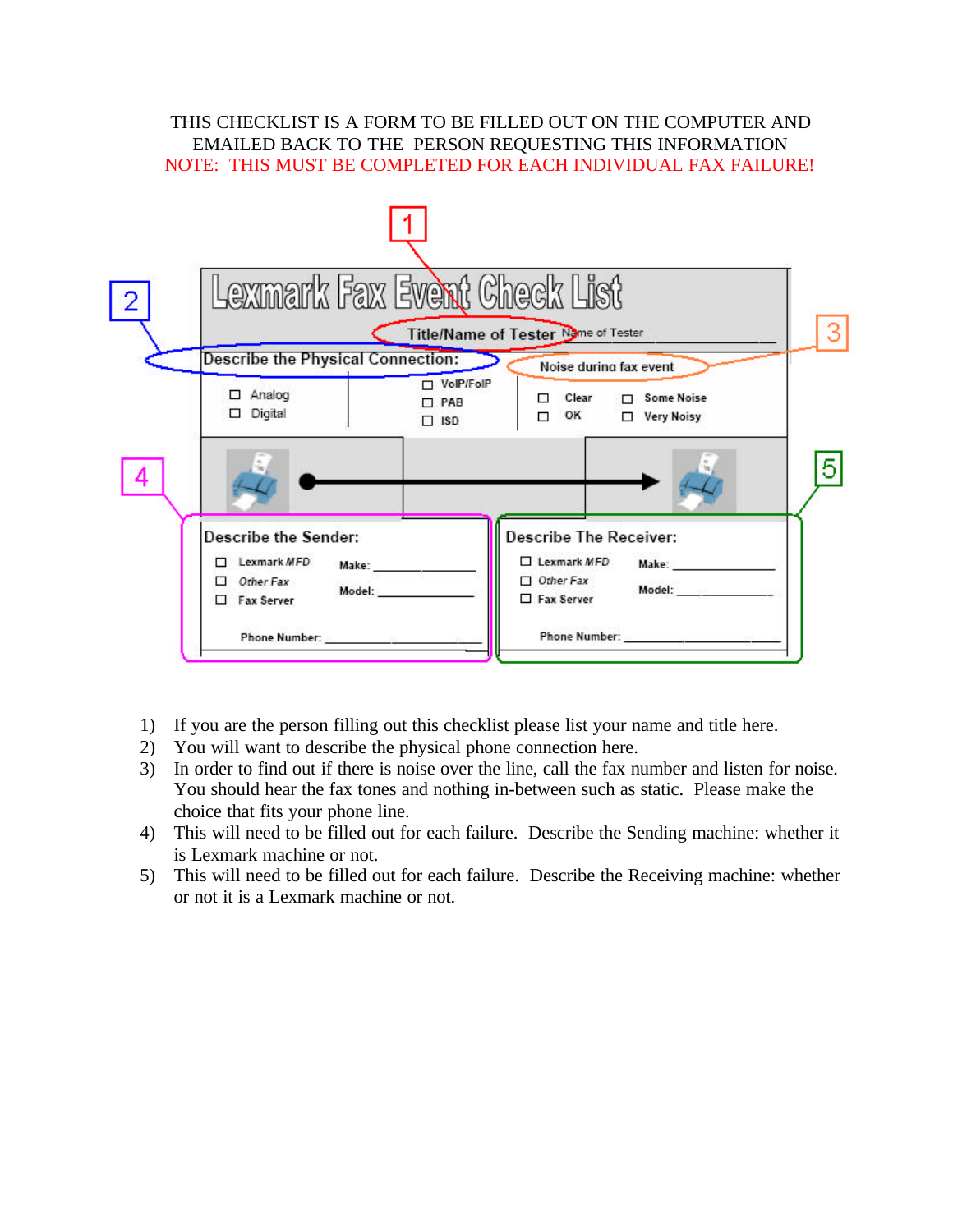Describe the Sender

Describe the Receiver

|   | Code Levels (if applicable) | Code levels (if applicable) |
|---|-----------------------------|-----------------------------|
| 冏 | Nic FW:                     | Nic FW:                     |
|   | Printer:                    | Printer:                    |
|   | Modem:                      | Modem:                      |
|   | MFP:                        | MFP:                        |

## 6) NIC Firmware

#### For Non-Enhanced:

**On the Printer,** press the menu button until you see Utilities Menu, press Select. Press the menu button until you see Print Net 1 setup, press Select, from the top approximately 7 lines down will be Firmware Boot Code Revision.

**On the Internal Web Page,** click on Reports on the left hand side of the left hand side of the page, then click on print server setup page, from the top approximately 7 lines down will be Firmware Boot Code Revision.

## For Enhanced:

**On the Printer** operator Panel, press the menu button until you see Utilities Menu, press Select. Press the Menu button until you see Print Net Setup, press Select, from the top approximately 7 lines down will be Firmware Boot Code Revision.

**On the Internal Web Page,** click on Reports on the left-hand side of the page, then under Printer/Print Server click on Reports. Click on Print Server Setup Page, from the top approximately 7 lines down will be Firmware Boot Code Revision.

#### 7) Printer (Base Code)

#### For Non-Enhanced:

**On the Printer** operator Panel**,** press the menu button until you see Utilities Menu, press Select. Press the menu button until you see Print Menus, press Select. Look on this page for Printer Information, and then look under Printer Information for Base.

**On the Internal Web Page,** click on Reports on the left-hand side of the left-hand side of the page, and then click on Menu Settings page. Look on this page for Printer Information, and then look under Printer Information for Base.

#### For Enhanced:

**On the Printer** operator Panel, press the menu button until you see Utilities Menu, press Select. Press the Menu button until you see Print Menus, press Select. Look on this page for Printer Information, and then look under Printer Information for Base.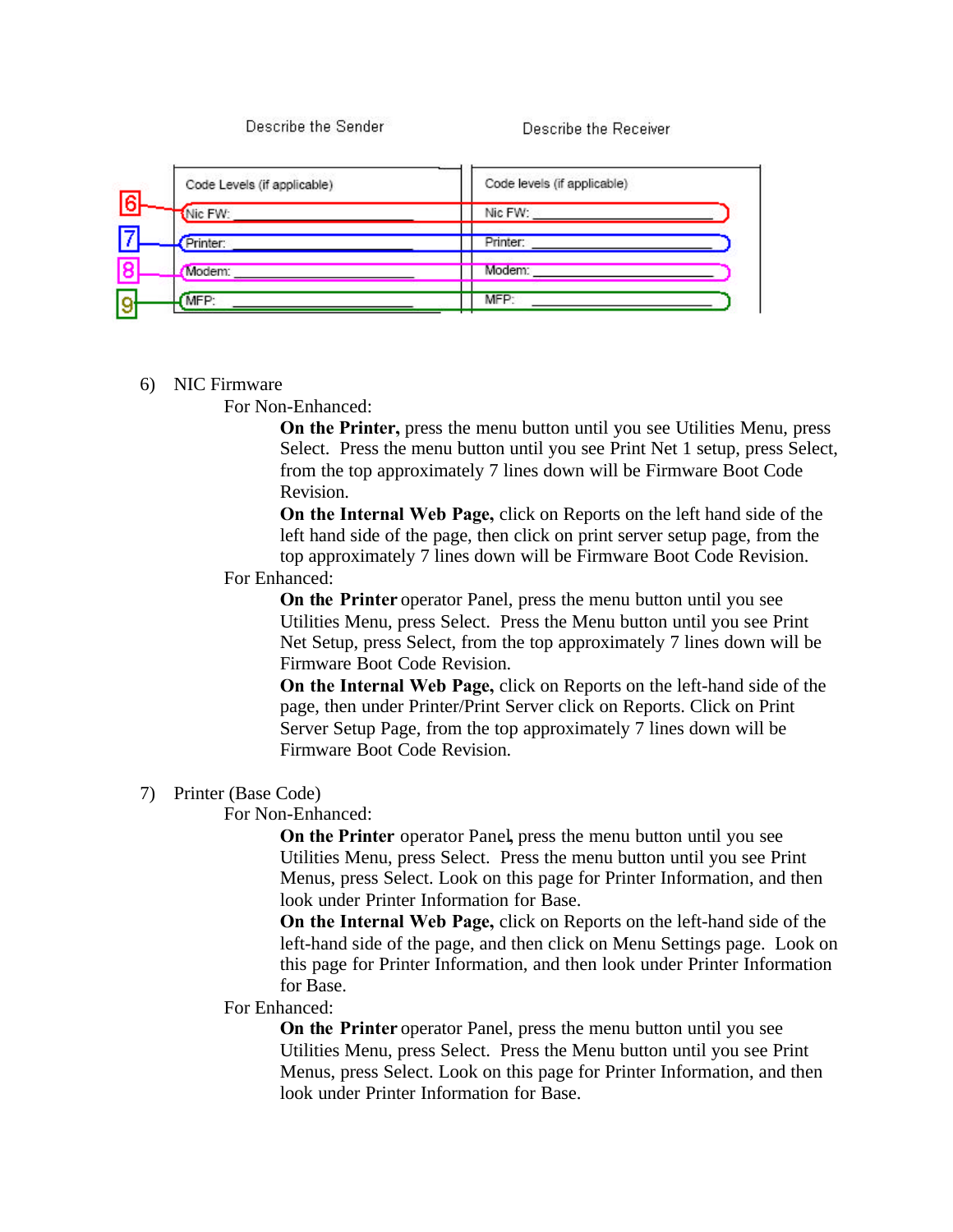**On the Internal Web Page,** click on Reports on the left-hand side of the page, then under Printer/Print Server click on Reports. Click on Menu Settings. Look on this page for Printer Information, and then look under Printer Information for Base.

## 8) Modem Code Revision

## For Non-Enhanced:

**On the Printer** operator Panel, press the menu button until you see Utilities Menu, press Select. Press the menu button until you see Print Net 1 setup, press Select. Under the Fax heading will be Modem Code Revision.

**On the Internal Web Page,** click on Reports on the left hand side of the left hand side of the page, then click on print server setup page, Under the Fax heading will be Modem Code Revision.

#### For Enhanced:

**On the Scanner,** press \*\*411. This will come up to a menu (give it a few seconds it is not an immediate response), press 1 for Code Levels. Look for Modem Code Levels.

**On the Internal Web Page,** On the home screen of the Internal Web Page will be Modem Firmware.

## 9) MFP Software

Enhanced Only

**On the Scanner, press** \*\*411. This will come up to a menu (give it a few seconds it is not an immediate response), press 1 for Code Levels. Look for Base Code Level.

**On the Internal Web Page,** On the home screen of the Internal Web Page will be MFP Software.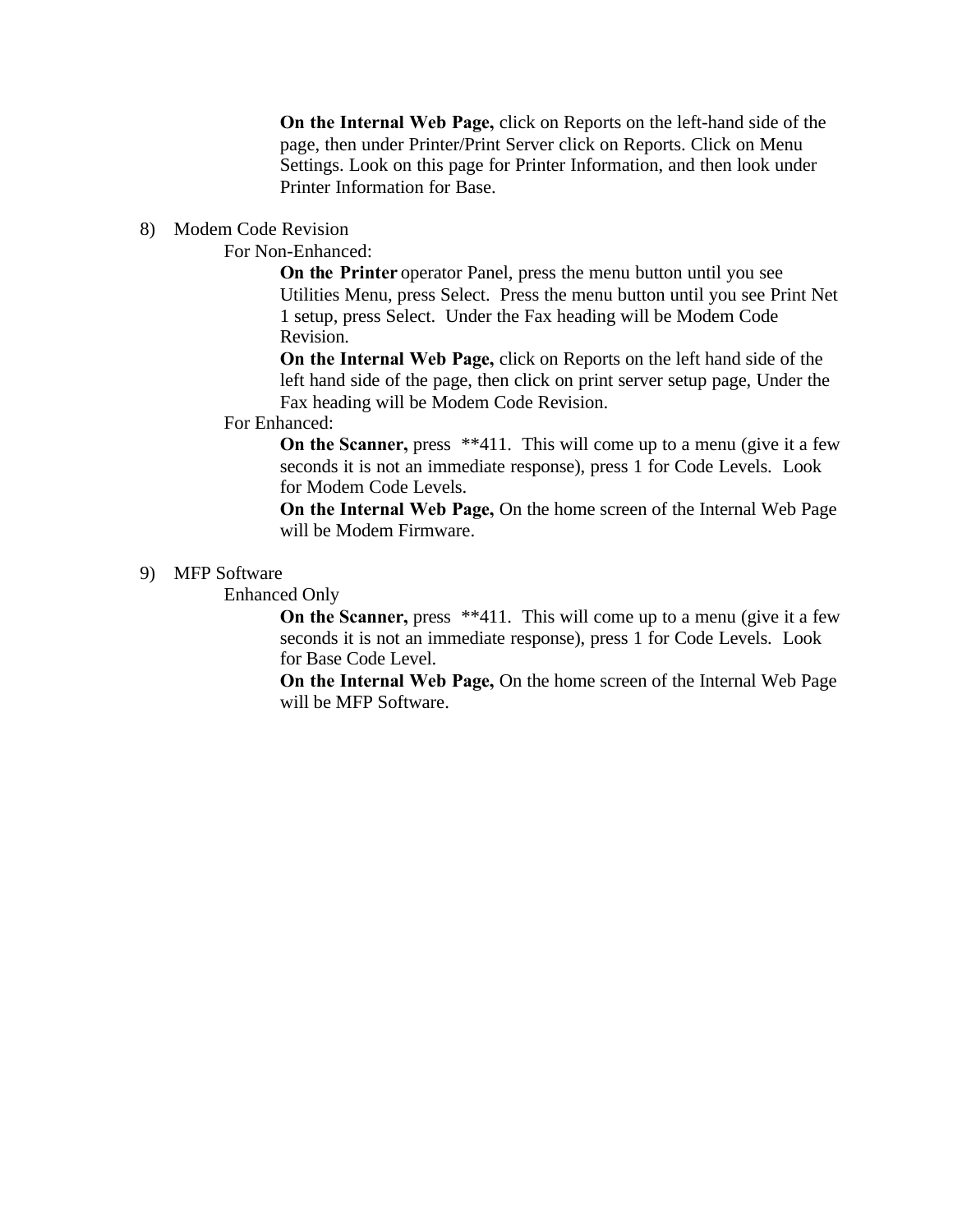

The following reports will be collected from the Lexmark Multifunction Products.

## **ALL THE FOLLOWING WILL BE REQUIRED**

10) Fax Settings Page

**On the Printer,** press the menu button until you see Network Menu, press Select. Press the menu button until you see Network Option 1, press Select. Press the menu button until you see Network 1 Setup, press select. The menu should say Network 1

Setup, Print. Hold down Go, and press the left Menu Button, you should now see SE Menu. Release both buttons. Press the menu button until you see Fax Debug Menu, press Select. Press the menu button until you see Fax Setup Page, press Select. (Fax this page)

**On the Internal Web Page** point to the following web address: http://printerIPaddress/se

Replacing <printerIPaddress> with the IP address of the printer. Click on Fax Setup Page. (Cut and paste this information into a document to email)

## 11) Printer Settings Page

**On the Printer** operator Panel, press the menu button until you see Utilities Menu, press Select. Press the Menu button until you see Print Menus, press Select. (Fax this page)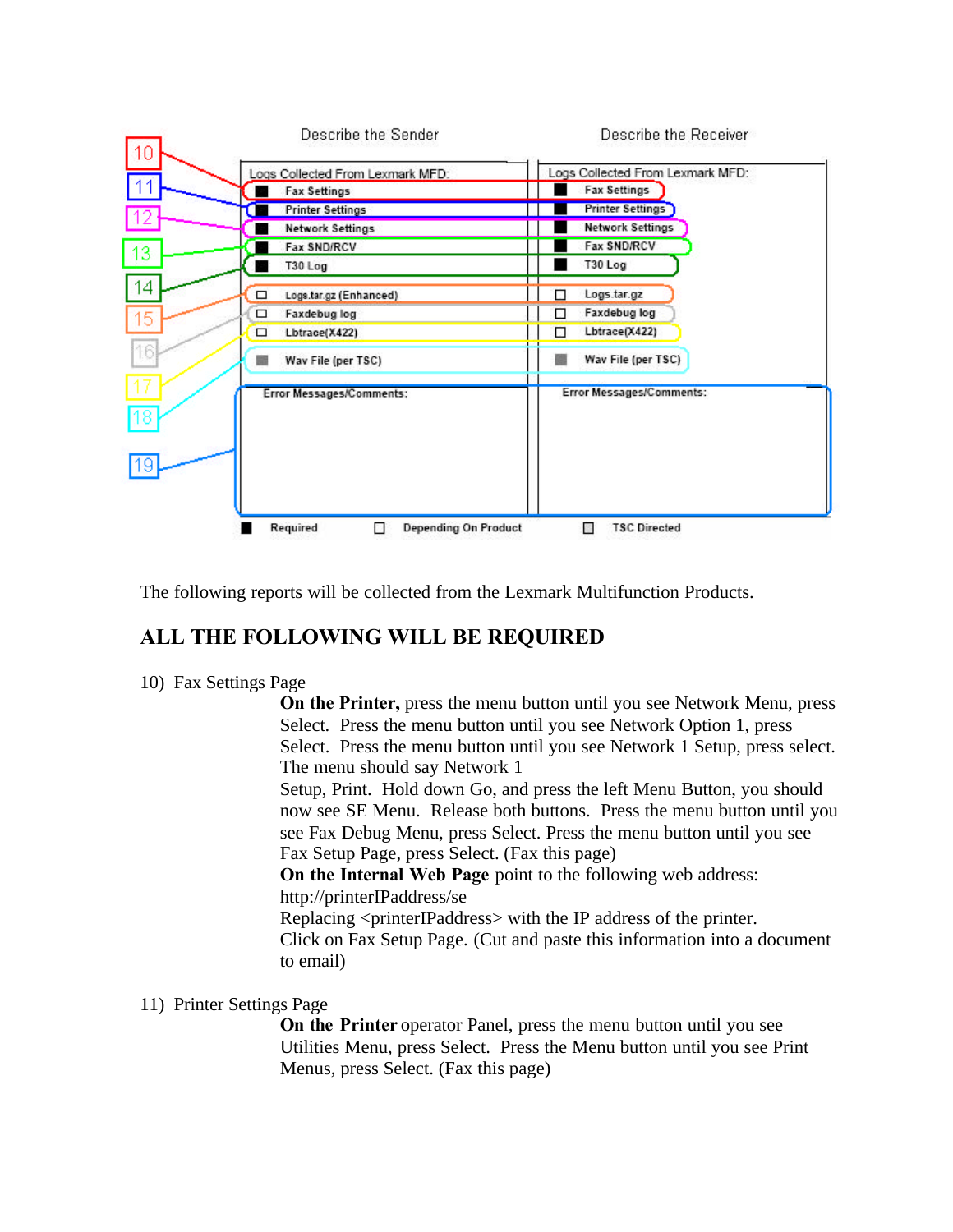**On the Internal Web Page,** click on Reports on the left-hand side of the page, then under Printer/Print Server click on Reports. Click on Menu Settings. (Cut and paste this information into a document to email)

#### 12) Network Settings Page

**On the Printer,** press the menu button until you see Utilities Menu, press Select. Press the menu button until you see Print Net 1 setup, press Select. (Fax this page)

**On the Internal Web Page,** click on Reports on the left-hand side of the left-hand side of the page, and then click on print server setup page. (Cut and paste this information into a document to email)

#### 13) Fax Snd/Rcv

## **ENHANCED SCANNERS**

**On the Touch Screen** press the key button. Then press Print Reports; press the down arrow until you see Fax Send Log or Fax Receive Log. (Fax this page)

**On the Internal Web Page**. Click on Reports on the Left-hand side of the page. Then you will click on Fax Receive Log or Fax Send Log. (Cut and paste this information into a document to email)

## **NON-ENHANCED SCANNERS**

**On the Scanner Operator Panel**, Press the Menu button until you see Fax Menu, press select. Press the Menu button until you see Fax Logs, press Select. Press the Menu button until you see Print Send Log or Print Receive Log, press Select. (Fax this page)

**On the Internal Web Page**. Click on Reports on the Left-hand side of the page. Then you will click on Fax Receive Log or Fax Send Log. (Cut and paste this information into a document to email)

#### 14) T.30 Log

## **NON-ENHANCED SCANNERS ONLY**

#### (This Page Must Be Collected Directly After the Failing Fax)

**On the Printer,** press the menu button until you see Network Menu, press Select. Press the menu button until you see Network Option 1, press Select. Press the menu button until you see Network 1 Setup, press select. The menu should say Network 1

Setup, Print. Hold down Go, and press the left Menu Button, you should now see SE Menu. Release both buttons. Press the menu button until you see Fax Debug Menu, press Select. Press the menu button until you see Print T.30 Log, press Select. (Fax this page)

**On the Internal Web Page** point to the following web address: http://printerIPaddress/se

Replacing <printerIPaddress> with the IP address of the printer.

Click on Fax T.30 Log. (Cut and paste this information into a document to email)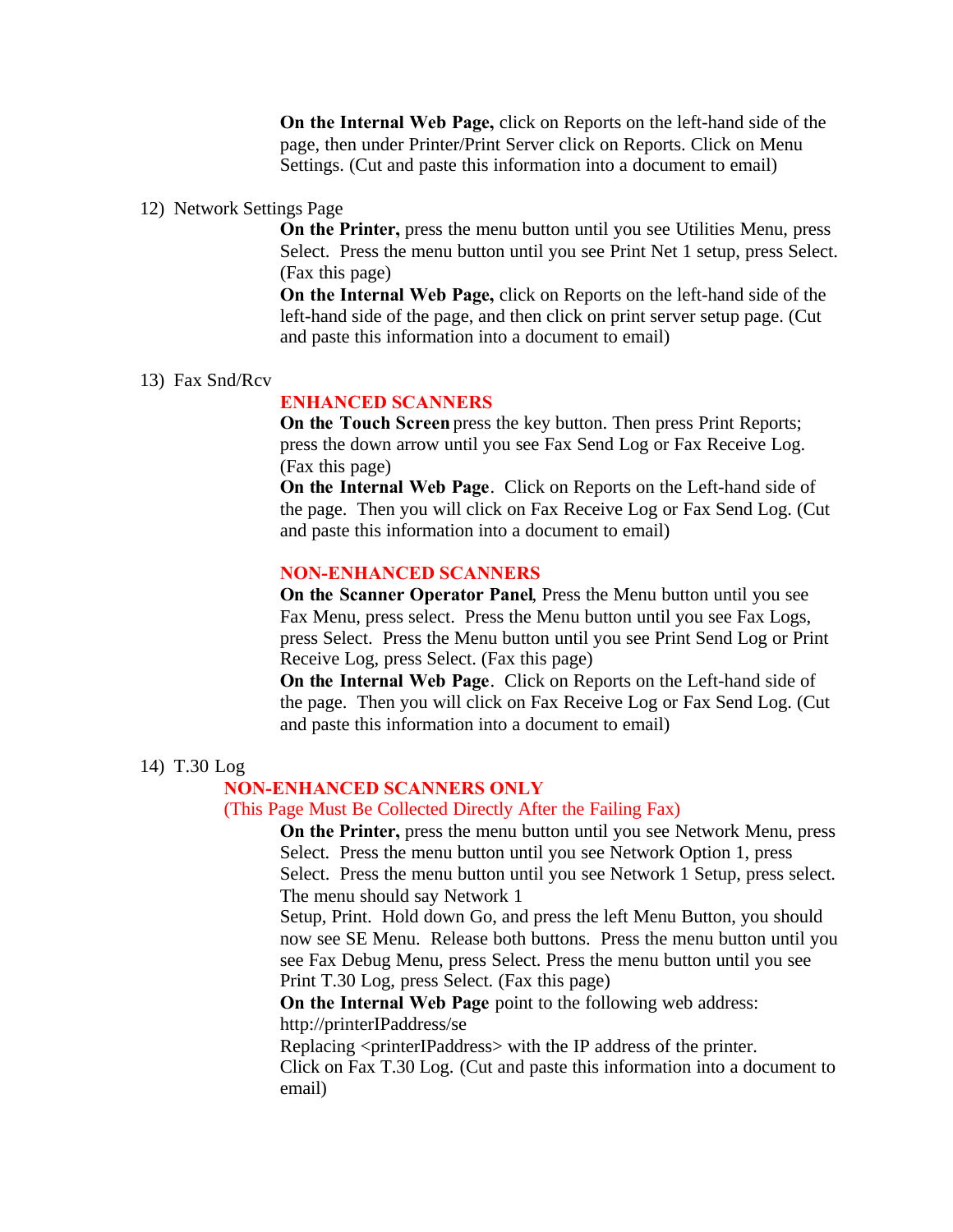## **THE FOLLOWING WILL BE DETERMINED BY THE LEXMARK MULTIFUNTION PRODUCT**

## 15) Logs.Tar.GZ

## **ENHANCED SCANNERS ONLY**

Open a web browser and point to the following web address:

http://printerIPaddress:10080/file/devmenu.html

Replacing <printerIPaddress> with the IP address of the printer. On the menu, which is displayed, click the Generate logs.tar snapshot link. The web applet will prompt you to download a file named "logs.tar" to your local machine. Once this file is obtained, email this file with this other information.

The Username is: admin The Password is: crushbugs

#### 16) Fax Debug Log

## **NON-ENHANCED SCANNERS**

**On the Printer,** press the menu button until you see Network Menu, press Select. Press the menu button until you see Network Option 1, press Select. Press the menu button until you see Network 1 Setup, press select. The menu should say Network 1

Setup, Print. Hold down Go, and press the left Menu Button, you should now see SE Menu. Release both buttons. Press the menu button until you see Fax Debug Menu, press Select. Press the menu button until you see Print Debug Log, press Select. (Fax this page)

**On the Internal Web Page** point to the following web address: http://printerIPaddress/debug

Replacing <printerIPaddress> with the IP address of the printer. (Cut and paste this information into a document to email)

#### 17) LBTrace

#### **X422 ONLY**

**On the Internal Web Page** point to the following web address: http://printerIPaddress/se

Replacing <printerIPaddress> with the IP address of the printer.

Click on Dump LBTrace Buffer. (Cut and paste this information into a document to email)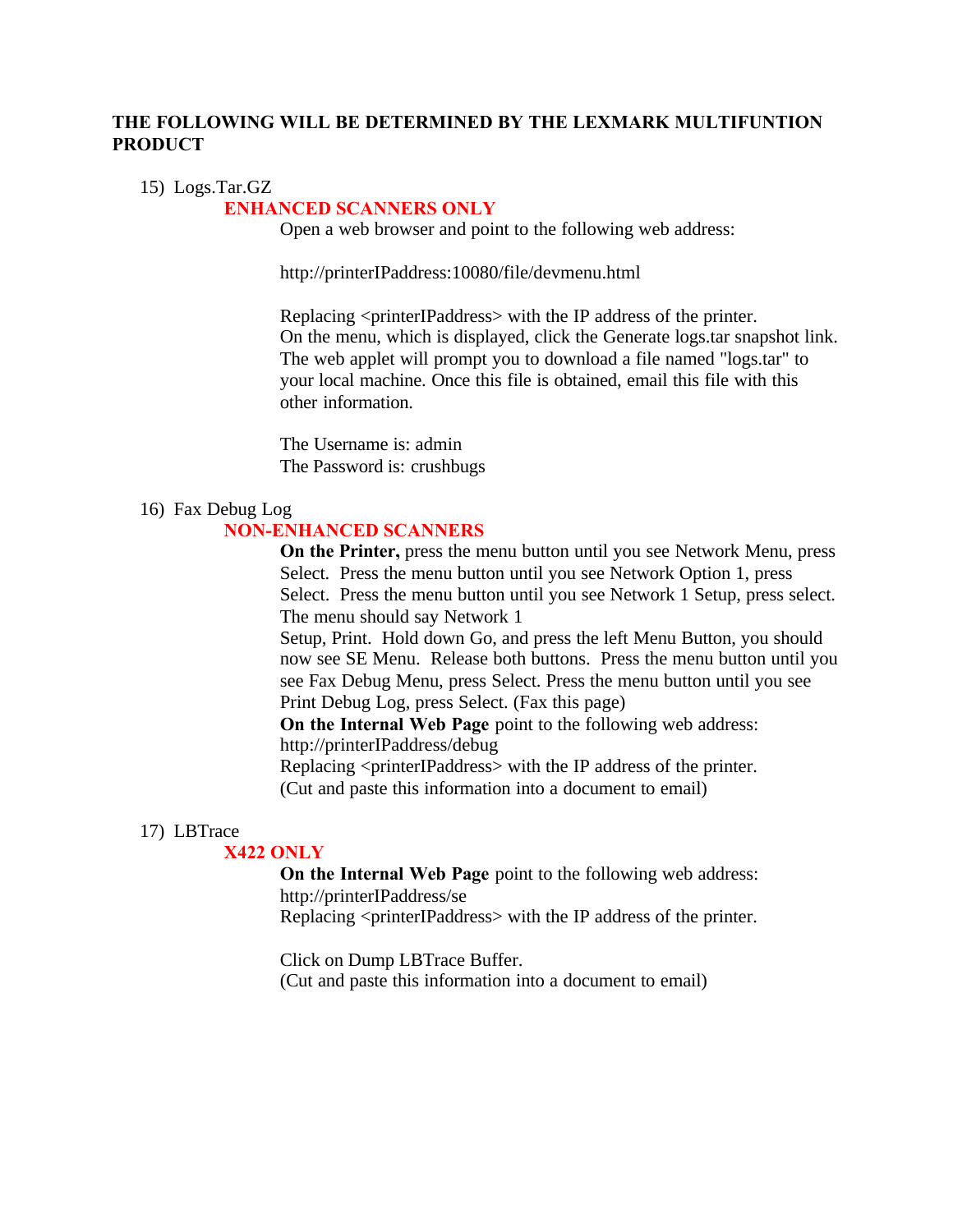## **Using Windows Sound Recorder**

1. Open Windows Sound Recorder.

- In Windows 95, go to START $\rightarrow$ PROGRAMS $\rightarrow$ MULTIMEDIA $\rightarrow$ SOUND RECORDER

- In Windows 98, XP, & XP, go to

START→PROGRAMS→ENTERTAINMENT→SOUND RECORDER

2. Go to File $\rightarrow$ Properties $\rightarrow$ Convert Now and select these options: Format: PCM

Attributes: 44,100 Hz, 16 Bit, Mono

3. Select save as. And name it Fax Record. Click OK twice.

4. Press the Record button and let the Recorder run for 60 seconds.

5.After the Recorder has stopped go to the File Menu and choose save as. Name the file BLANK.WAV and save it.

6. To increase the recording time from the default maximum of 60 seconds, follow this process:

-Select the Edit menu

-Choose Insert File and select the BLANK.WAV created in step 5. This process increases the maximum recording time of Sound Recorder by 60 seconds. Repeat step 6 to add one minute of record time. For example, for a 5 minute recording time, insert BLANK.WAV five times using step 6.

7. Once you have enough record time allocated, start the Recorder and save the problematic fax machine send a fax to the OptraImage device.

## 19) Any Visible Error Messages

Please be sure to fill in whether or not the sending or non-sending machines are posting any errors.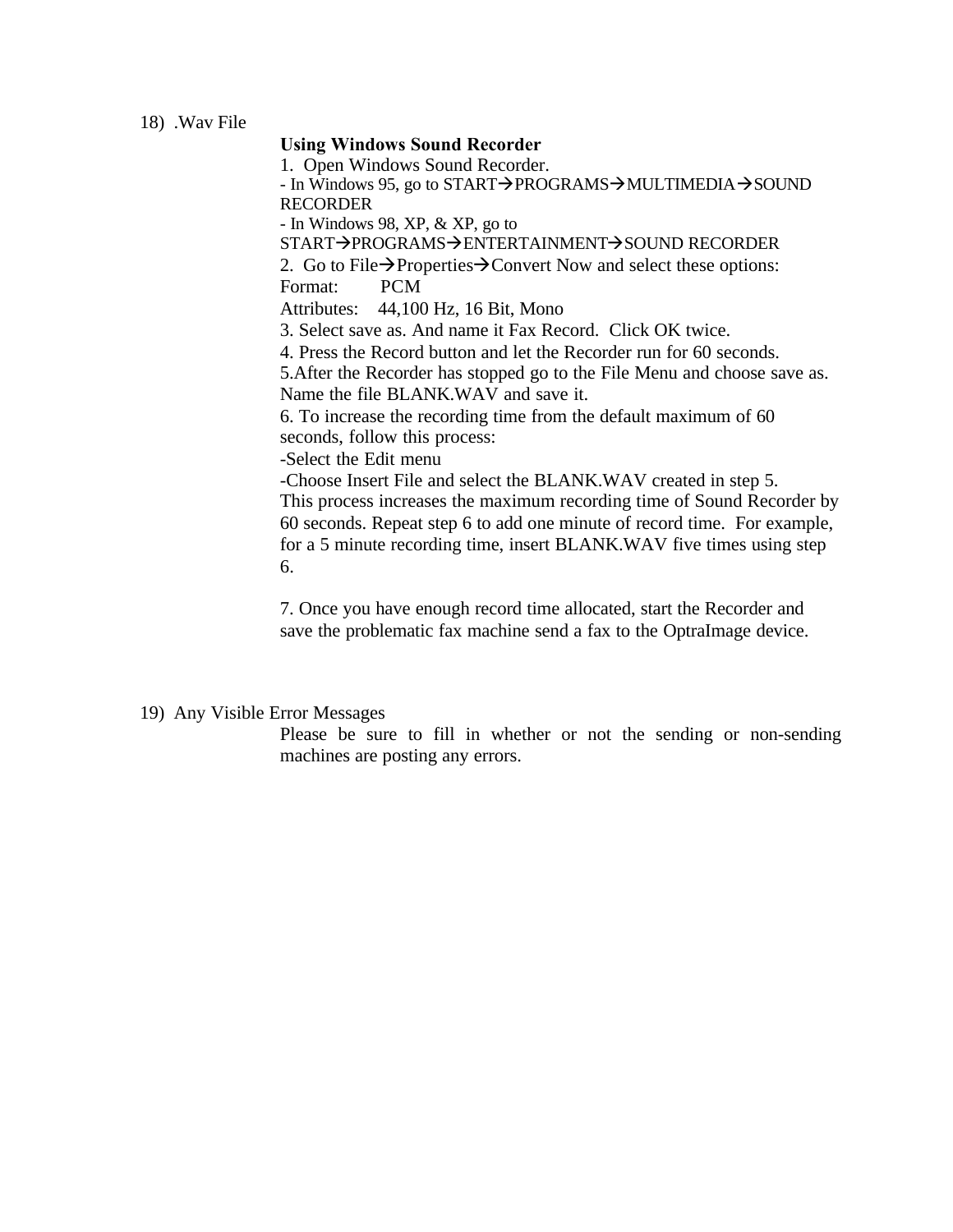

## 20) Job ID

## For Non-Enhanced:

**On the Scanner Operator Panel**, Press the Menu button until you see Fax Menu, press select. Press the Menu button until you see Fax Logs, press Select. Press the Menu button until you see Print Send Log or Print Receive Log, press Select.

## For Enhanced:

**On the Touch Screen** press the key button. Then press Print Reports; press the down arrow until you see Fax Send Log or Fax Receive Log.

## For Both:

**On the Internal Web Page**. Click on Reports on the Left-hand side of the page. Then you will click on Fax Receive Log or Fax Send Log and you can cut and paste that information into a word processing program to email.